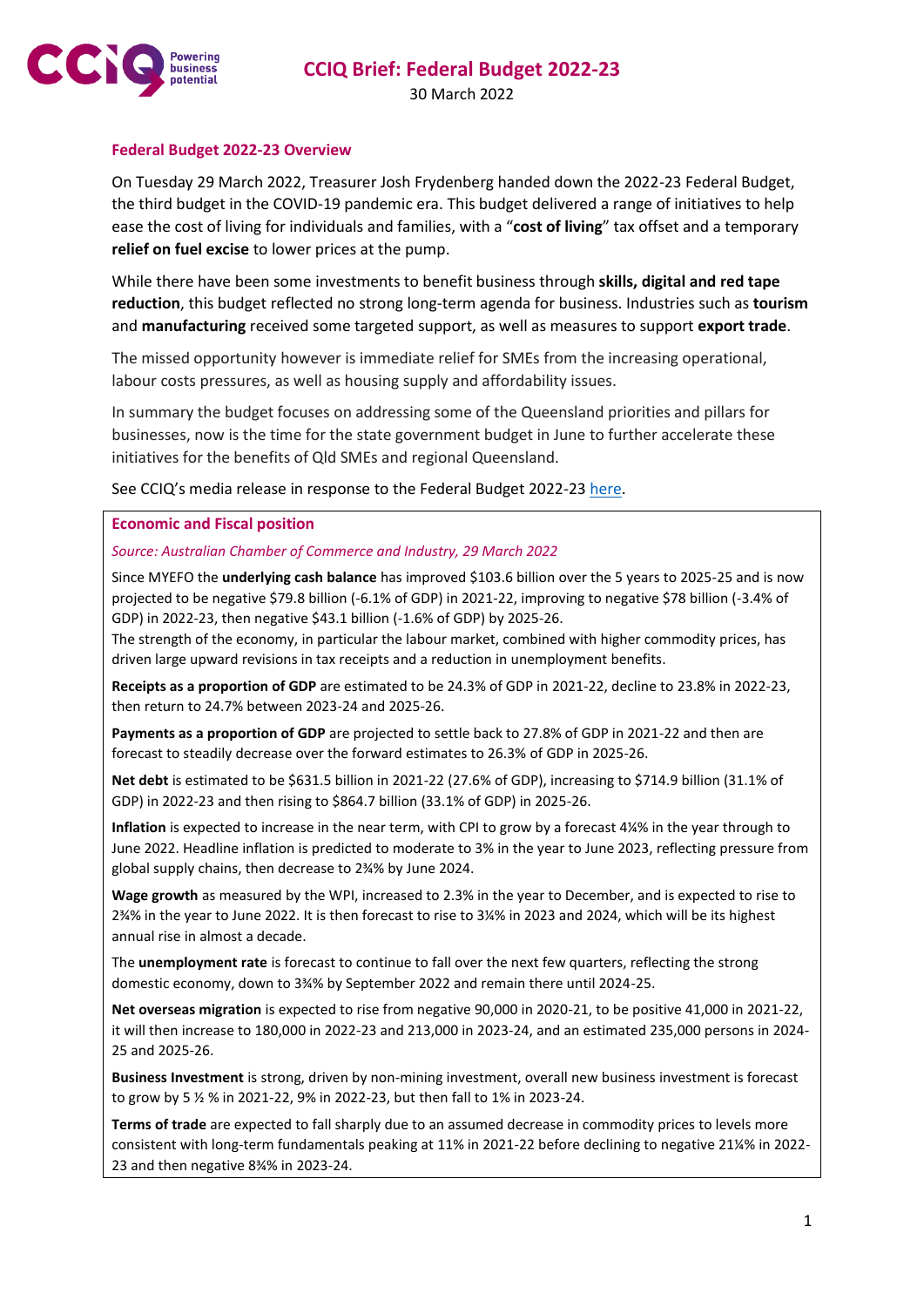

30 March 2022

# **Federal Budget 2022-23 Key Initiatives:**

## **Business Friendly Government**

### *Flood relief*

• **\$2.0 billion in support measures for flood affected primary producers, small businesses, not-for-profit organisations, and councils**, as well as clean up, mental health and temporary accommodation measures through Category D of the Disaster Funding Arrangements (DRFA). Also for flood relief, **\$0.8 million in 2023 to expand the Regional Small Business Support program** to support flood impacted small businesses in northern NSW and southern Queensland through to 30 June 2023.

### *Fuel relief*

• **Temporary halving of fuel excise of 22.1 cents per litre for six months.**

#### *Export trade*

- **\$187.1 million** over 4 years from 2022- 23 (and \$4.4 million per year ongoing from 2026-27) **to modernise and improve Australia's trade system and support Australian exporters**.
- **\$157.9 million is budgeted for the Export Market Development Scheme** with \$80 million to provide additional support for small and medium export businesses to re-establish their presence in overseas markets through the Export Market Development Grants program.

### *Manufacturing sector*

• **\$1.0 billion budget spend on manufacturing**, including \$500 m for the Regional Accelerator Stream (already announced)

#### *Red tape reduction*

• **Deregulation** using international safety standards to **save businesses \$136m per year.**

#### *Procurement*

- **Changes to Commonwealth procurement rules**. From July 1, the threshold for which SMEs can be engaged for Defence Department contracts will increase from **\$200,000 to \$500,000**, meaning contracts of this size can only be offered exclusively to SME suppliers or subject to a tender process between SME suppliers.
- Other changes will require Commonwealth officials to consider **"disaggregating major projects into smaller contract opportunities"**, reduce insurance costs for suppliers and extend the five-day payment deadline for einvoices to all suppliers

#### *Business support and services*

- **\$8.0 million** in 2022-23 to the Australian Small Business and Family Enterprise Ombudsman to work with service providers **to enhance small business financial capability**.
- **\$4.6 million** over 2 years from 2021-22 to support the New Access for Small Business Owners program delivered by Beyond Blue **to continue to provide free, accessible, and tailored mental health support** to small business owners.
- **\$2.1 million** over 2 years from 2021-22 **to extend the Small Business Debt Helpline program** operated by Financial Counselling Australia to continue to provide financial counselling to small businesses facing financial issues.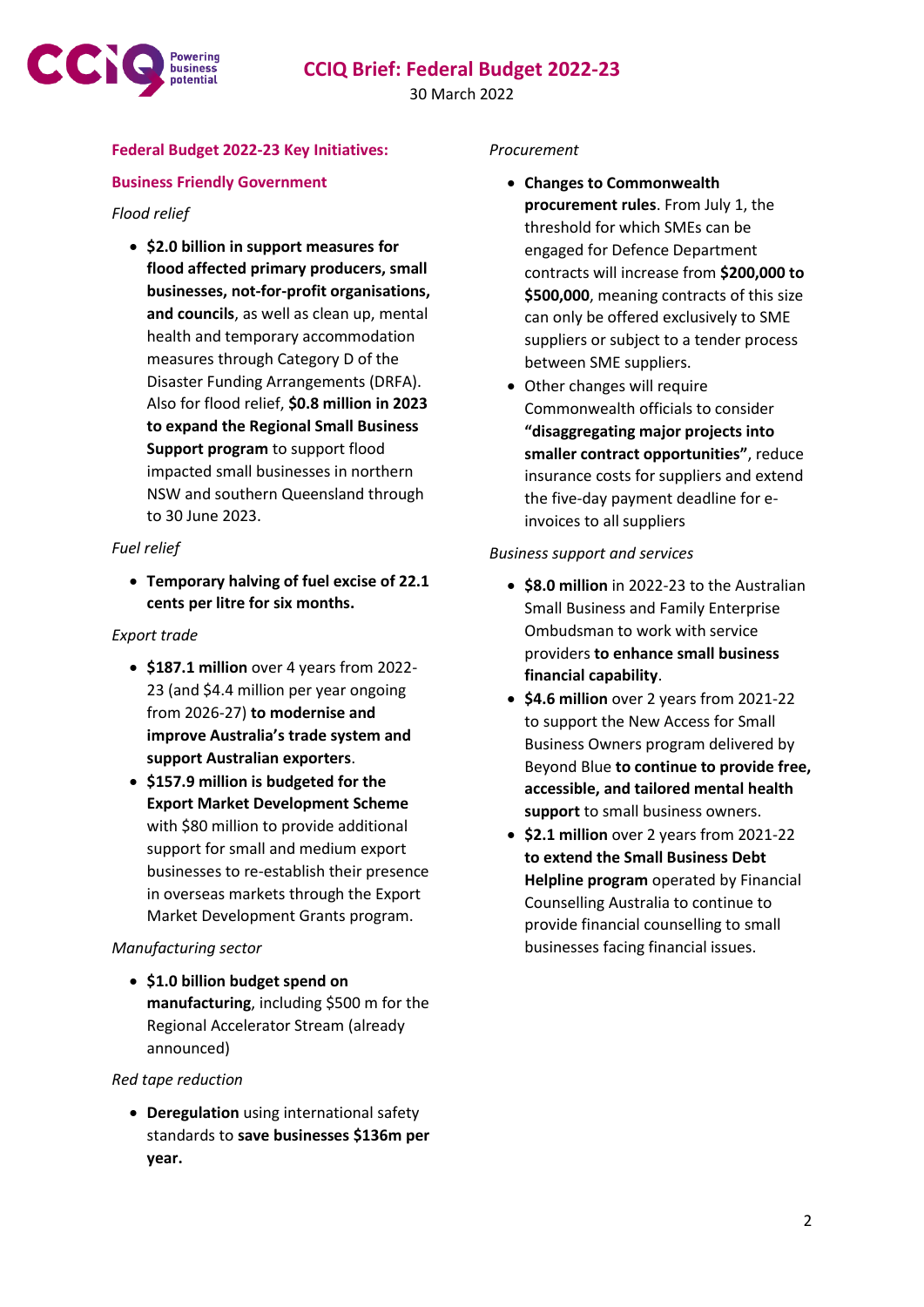

### **What it means for Queensland business:**

The \$1 billion manufacturing budget spend allocates further funding to a number of manufacturing initiatives and projects. These initiatives seek to address supply chain issues and build resilience in the manufacturing sectors. The further funding will go to incentivising Australian manufacturers in priority sectors to scale projects by co-funding grants and adopt new technologies. Half of the additional funding (\$500 million) is specifically for regional businesses.

More than doubling the SME threshold for Defence Department contracts will enable SMEs to win more valuable government contracts more easily. The disaggregation of major projects will also create a greater number of procurement opportunities by enabling SMEs to directly bid on and fulfil aspects of a government contract, rather than relying on a subcontract through a larger business.

*"Temporarily halving the fuel excise for six months will go some way in alleviating cost pressures for businesses, particularly industries that heavily use vehicles and machinery in their daily operations.* 

*"Red tape is the number one issue for Queensland businesses so these initiatives will go some way to alleviating pressures on business. The December 2021 CCIQ Pulse Survey found that "initiatives to reduce red tape" ranked the top priority for QLD SMEs, with 88% of businesses experiencing a moderate to major impact from complying with government regulation, up from 72% four years ago.*

*"Support for SME exporters through both reestablishing their presence overseas, and modernising and improving Australia's trade system is welcome. We know from CCIQ Pulse data that close to 11% of Queensland businesses want targeted export grants, showing there is a desire to expand into international markets."*

*"A boost in funding for mental health support is especially welcome. We know from CCIQ Pulse data more than 60% of businesses or their staff are experiencing mental health and financial issues due to COVID which is now of course compounded against weather events."*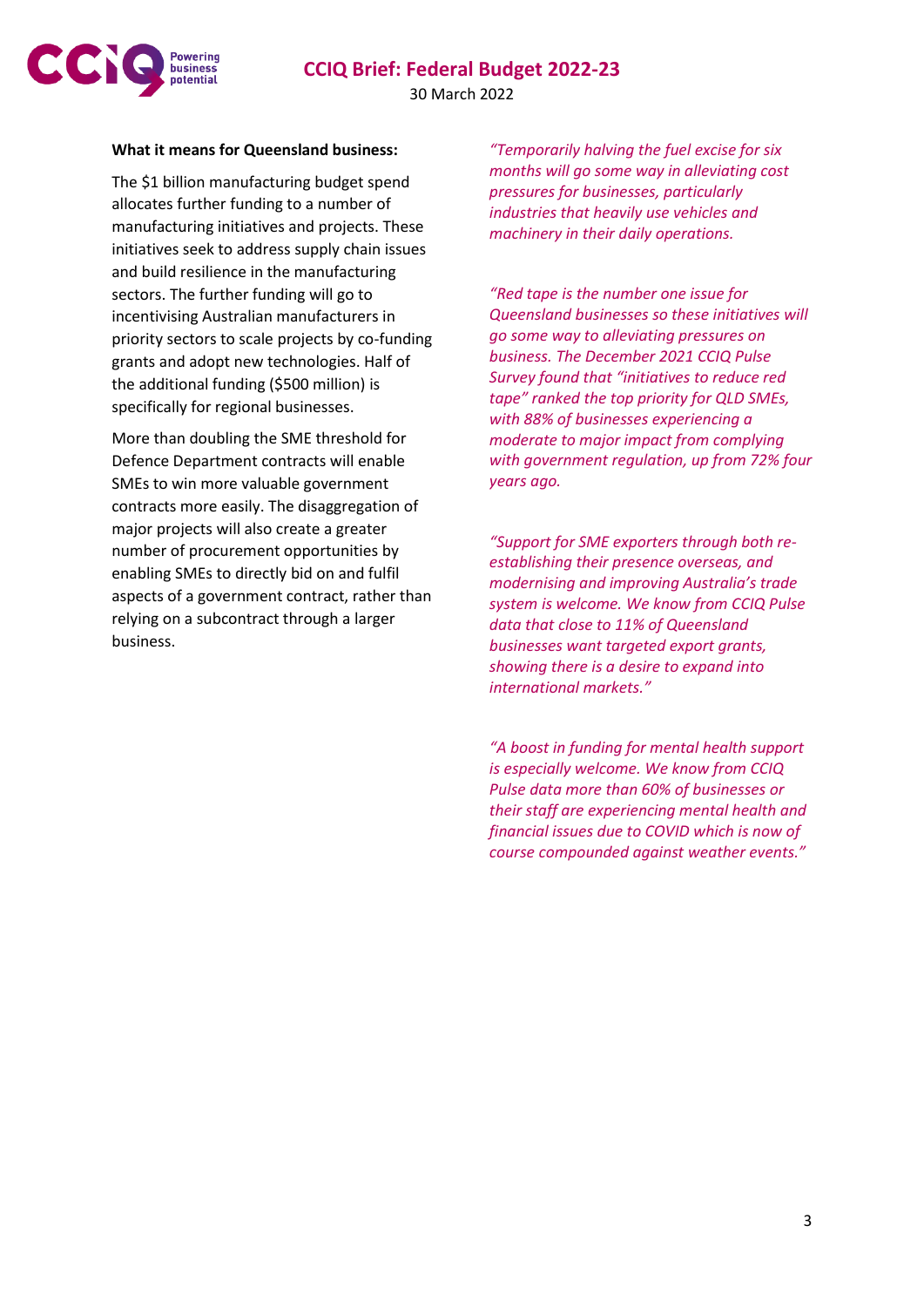

30 March 2022

# **Federal Budget 2022-23 Key Initiatives:**

# **Skilled Workforce**

## *Employment*

- \$1.2 billion over 4 years to expand Transition to Work service for disadvantage youth.
- \$49.5 million over 2 years from 2022-23 to provide an additional 15,000 low and fee-free training places in aged care courses under the JobTrainer Fund.

## *Apprenticeships*

- **\$954 million over 5 years for incentives from 2021-22 to introduce a new Australian Apprenticeships Incentive System** from 1 July 2022, providing support to employers and apprentices in priority occupations. Providing **wage subsidies of 10% in first year, 10% in 2nd year and 5% in 3rd year** but only to those on the list. Incentives in place prior to COVID will remain. From 1 July 2024, support will transition to target employers and apprentices in priority occupations, including a **\$4,000 hiring incentive for employers.**
- **\$365.3 million** investment that will support an extra 35,000 apprentices and trainees by extending the **Boosting Apprenticeship Commencements** until 30 June 2022 (already announced).
- A new **Australian Apprenticeships Priority List**, which sets out the occupations with an apprenticeship or traineeship pathway that have strong current and future demand. Employers of apprentices in non-priority occupations will continue to receive a \$3,500 hiring incentive
- **Up to \$5,000 Apprentice in training support payment** for those in a priority occupation (\$1,250 every six months for two years) to the apprentice or trainee.

*Skills*

- **\$3.7 billion** over 6 years from 2021-22 (and \$284.6 million per year ongoing) **additional investment through the national agreement in VET**. Estimated capacity to deliver and additional 800,000 funded training places which is less than the 300,000 per annum ACCI was seeking.
- **\$550 million in tax relief - small businesses** (with aggregated annual turnover of less than \$50 million) will be **able to deduct an additional 20 per cent of expenditure incurred on external training courses provided to their employees**. It will apply to all expenditure incurred from 7:30pm 29th March 2022 until 30 June 2024.
- **\$56.2 million to assist women to transition to tech jobs** as well as entrepreneurial skills.

# *Higher Education and Research*

**\$988.2 million** over 5 years from 2021-22 (and around \$325.1 million per year ongoing) to deliver reform package, including:

- **\$505.2 million** over 5 years from 2021- 22 (and around \$182.3 million per year ongoing) to establish **Australia's Economic Accelerator (AEA) grants**.
- **\$295.2 million** over 5 years from 2021- 22 (and around \$142.8 million per year ongoing) to establish new **research training pathways for students and researchers**.
- **\$150.0 million** in equity funding over 5 years from 2021-22 to expand the **CSIRO Innovation Fund**, and **\$37.4 million** over 4 years from 2022-23 to establish **CSIRO's Research Translation Start program**.
- **\$150.3 million** to support **medical training in rural and regional Australia**.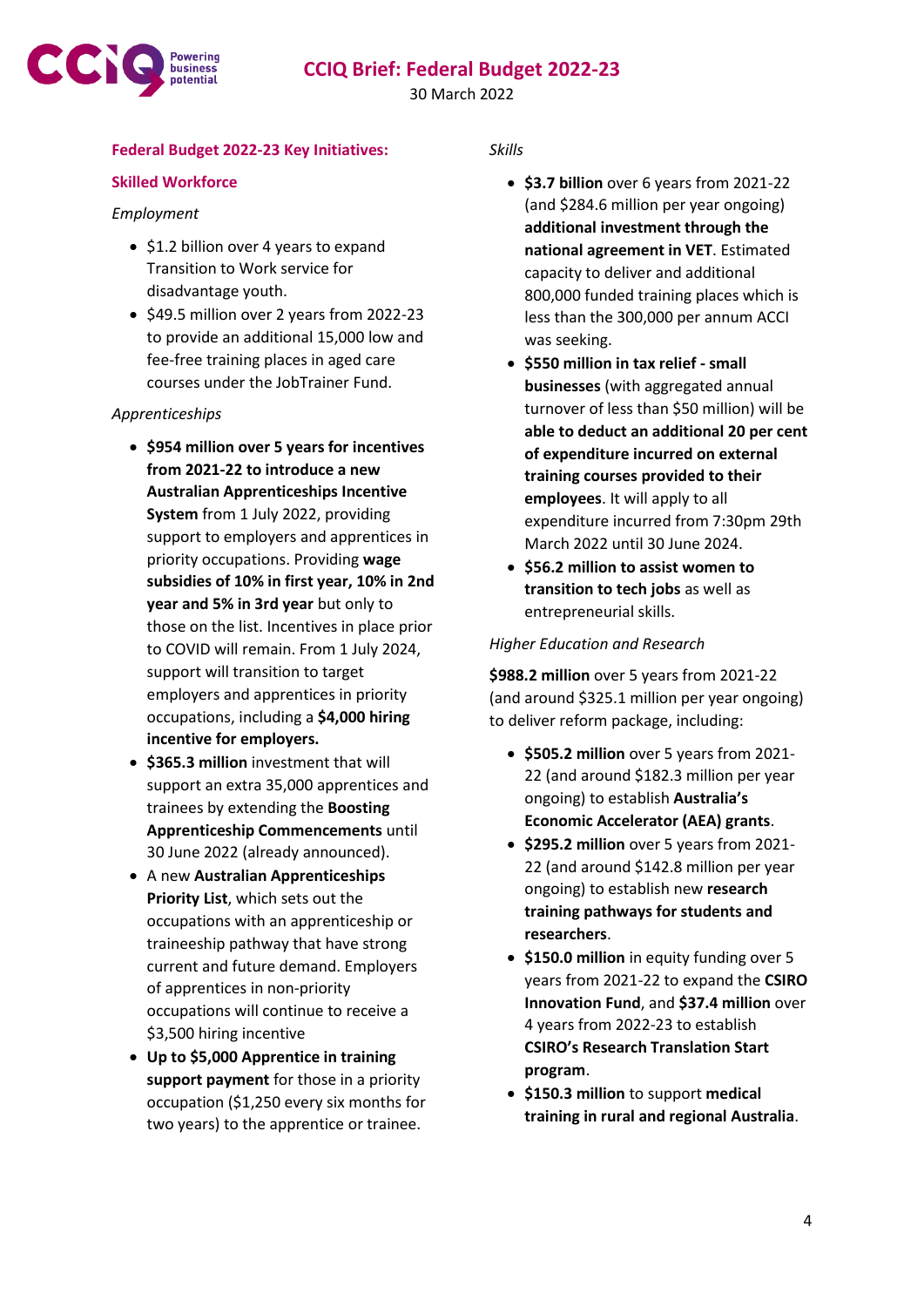



30 March 2022

# *Migration*

- **Increase in country caps for Work and Holiday visas by 30 per cent** in 2022-23, increasing overall places available by around 11,000.
- Redistributing 10,000 places in the 2021- 22 Migration Program from the Partner visa category within the Family stream to the Skill stream, thereby increasing the Skill stream ceiling from 79,600 to 89,600.
- Regional visas will more than double to 25,000 places.

# **What this means for Queensland business:**

Investment in upskilling and retraining, at 38.2% of businesses, was the fourth highest priority for Queensland businesses, reflecting the critical need for skilled workers. This is unsurprising given "recruiting and retaining staff" was amongst the top key constraints on business growth in the December 2021 CCIQ Pulse Survey.

Skill shortages are being experienced across several industries and regions – these are incredibly tight labour market conditions. In addition to limited access to overseas workers, businesses are often having to compete with one another over a limited number of qualified workers.

The boost to the number of working holiday makers and skilled migration will increase the available workforce much needed across Queensland.

The investment in the Vocational Education and Training (VET) sector and incentives for apprentices is welcomed. The VET sector is critically important for Queensland's skills landscape but has seen declines in numbers over the past 10 or more years, as have apprentices employed in trade pathways.

*"This investment in upskilling and retraining reflects business's urgent need for a skilled workforce, with "recruiting and retaining staff" amongst the top key constraints on business growth in the December 2021 CCIQ Pulse Survey.*

*"What is also still needed however are solutions to alleviate current labour market issues and wage growth, where businesses cannot find staff to fill roles and address wage cost pressures at this time.*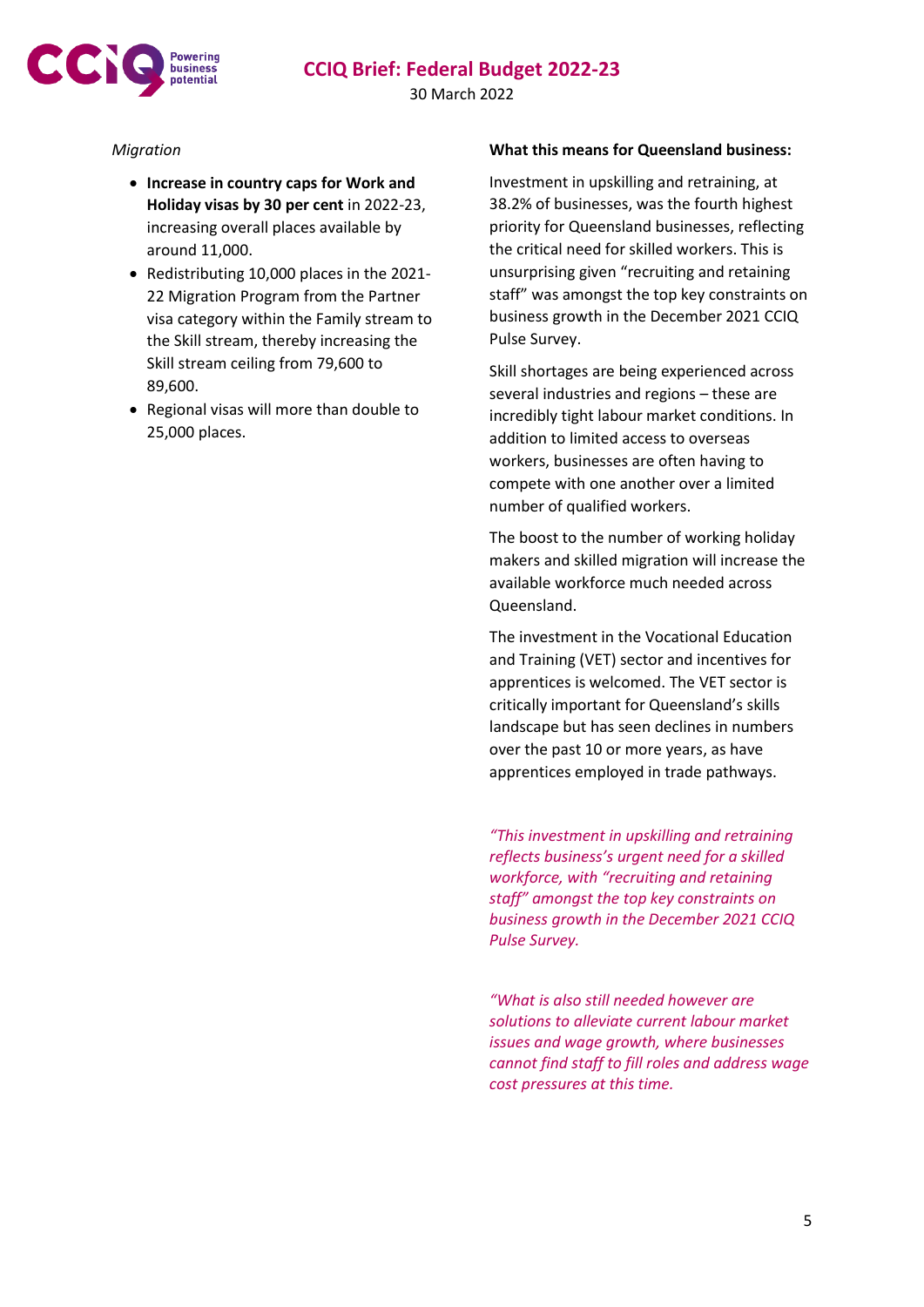

### 30 March 2022

### **Federal Budget 2022-23 Key Initiatives:**

### **Smart Infrastructure**

In this budget, the Government is committing an additional \$17.9 billion to infrastructure projects, boosting total spending to exceed \$120 billion over the decade.

There is an additional **\$3.3 billion in funding for Queensland**, including:

- \$1.6 billion for the Brisbane to the Sunshine Coast rail extension
- \$1.1 billion for the Brisbane to the Gold Coast faster rail upgrade
- \$22.5 million for the Brisbane Olympic and Paralympic Games 2032 Business Case Development.

These are additional funding on top of the **\$396 million funding for the South East Queensland City Deal**, and the **\$150m funding to the Brisbane Metro** – Woolloongabba Station previously announced.

Additionally, more than \$1.7 billion is provided for investments in **regional Queensland**, predominantly North and Central Queensland. Including:

- \$483 million towards the construction of Urannah Dam
- \$400 million to further upgrade the Inland Freight Route
- \$80 million towards the future construction of the Bowen Pipeline.

### *Water security*

For key water security projects on the National Water Grid fund, **\$6.9 billion to expand water infrastructure projects.** Key measures for Queensland include:

- \$5.4 billion for Hells Gates Dam
- \$600 million for Paradise Dam
- \$126.5 million for Emu Swamp Dam and Pipeline.

### **What this means for Queensland business:**

The key infrastructure investments provide significant upgrade to Queensland's transport network, through rail, freight, and public transport network infrastructure.

Water security and resilience measures provided for Regional Queensland are also welcomed.

*"Queensland stands to benefit from the infrastructure investments that will support regional Queensland specifically.*

*"The challenge now is what the State Government will bring to the table in the state budget."*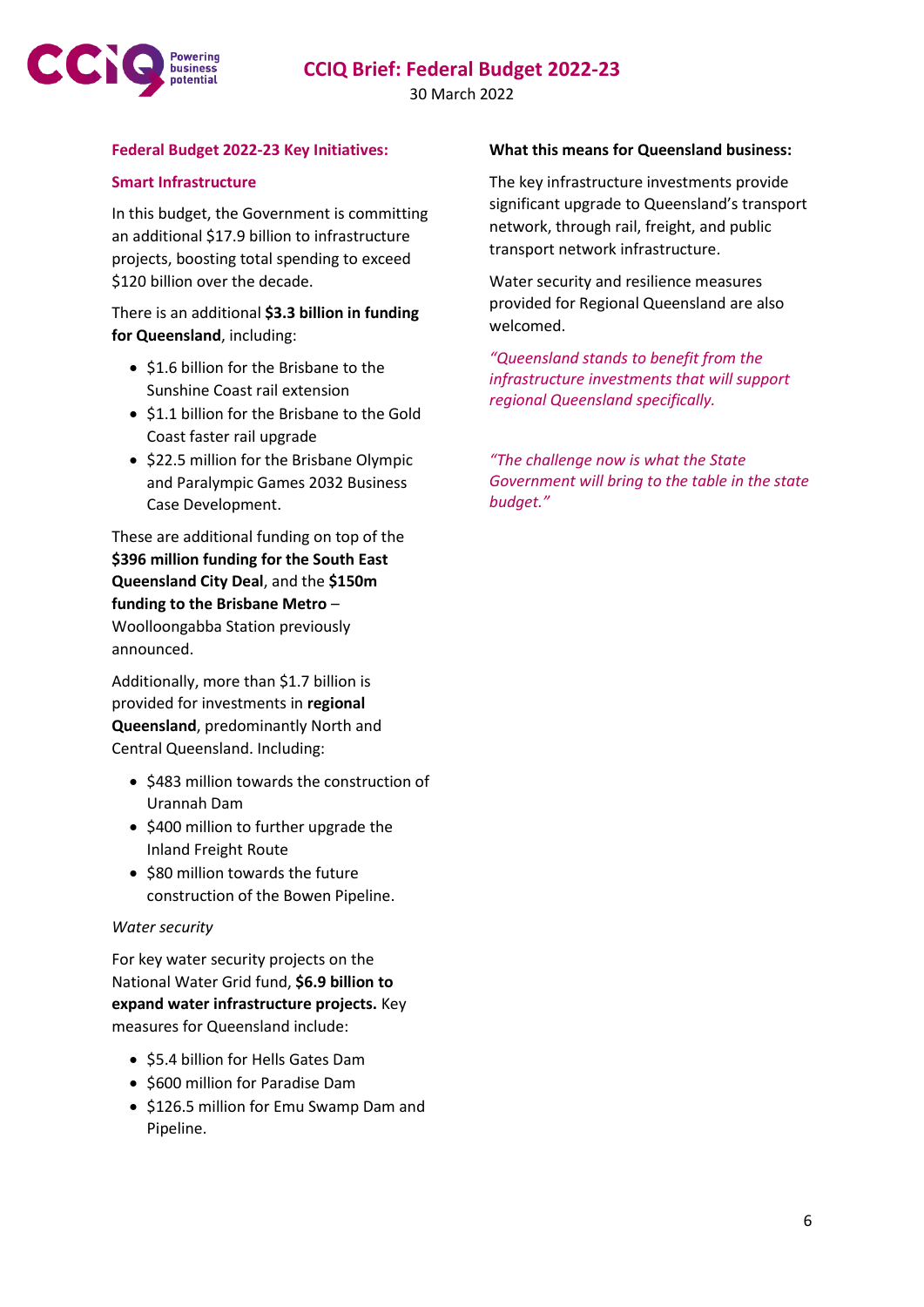

30 March 2022

### **Federal Budget 2022-23 Key Initiatives:**

### **Connected Businesses**

#### *Digital adoption*

• **\$1 billion for a Technology Investment Boost for digital investment by small businesses under \$50m turnover** – businesses are able to deduct 120% of the cost up to \$100,000 per year of expense and depreciating assets that support digital uptake from 29 March 2022 until June 23. Examples of eligible expenditure include portable payment devices, cyber security systems, and use of cloud-based services.

### *Connectivity*

- **\$811.8 million for a Connecting Regional Australia Initiative to expand mobile coverage and improve connectivity**, resilience, and affordability in regional, rural and peri-urban Australia.
- **\$480m plus \$270m** from NBN itself **to improve NBN infrastructure** in regional areas (already announced)

#### **What this means for Queensland business:**

The Technology Investment Boost covers expenses not just capital, recognising the importance of digital service such as cloud computing or ongoing cyber security problem. While this is a modest boost (up to \$5,000 benefit on a \$100,00 spend), it will be greatly beneficial to small and medium businesses, as almost all businesses will be eligible to claim it.

Funding on regional telecommunications such as NBN and mobile coverage is a muchneeded initiative to address the digital access and capability issue for rural and regional Australia. Reliable connectivity can bring regional businesses to same playing field with other businesses in digital commerce and activate Queensland' potential to work as a state.

*"This investment is much needed to support connectivity in regional Queensland and responds to CCIQ's submission to the 2021 Regional Telecommunications Review.*

*"Connected business incentives are key to supporting regional Queensland. We know from CCIQ Pulse data that reliable connectivity was among the top five issues Queensland businesses identified as priority areas for business growth.*